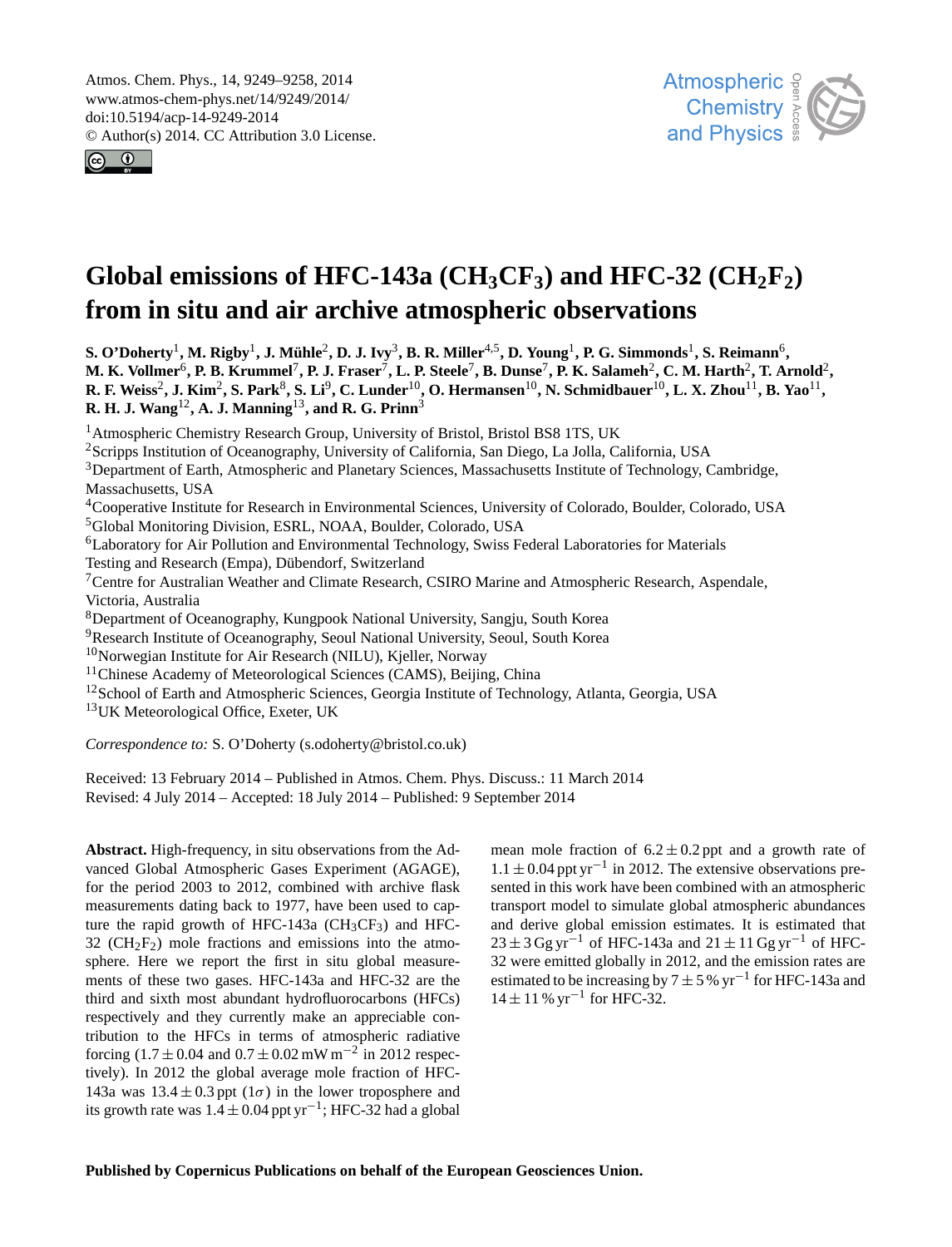# **1 Introduction**

Hydrofluorocarbons (HFCs) were developed as replacements for ozone-depleting chlorofluorocarbons (CFCs) and hydrochlorofluorocarbons (HCFCs), which have mainly been used as working fluids in refrigerators and air conditioners, as blowing agents and active insulating component in plastic foams, as aerosol propellants and as fire retardants. The timescales over which HFC emissions to the atmosphere take place vary widely, depending on the application. For example, HFCs used as aerosol propellants results in prompt release, whereas when used as blowing agents for one-component foams (where the blowing agent is not encapsulated into the foam), release occurs over a period of the order of 2 years (McCulloch et al., 2009). The predominant use of HFCs is in air conditioning and refrigeration. Here the emissions are more complex and variable during the lifetime of the equipment and can be characterised during three phases of their use: when the equipment is first filled (losses less than 1 %), during operation and servicing (0–30 % yr−<sup>1</sup> depending on whether hermetically sealed or not) and finally when the equipment is scrapped (although recovery, reuse and destruction are now more commonplace than in the 1990s, when the remaining refrigerant would have been released into the atmosphere upon disposal) (McCulloch et al., 2009).

HFCs are partially fluorinated hydrocarbons that have atmospheric lifetimes in the range of 1–50 years (with the exception of HFC-23 and HFC-236fa, which have lifetimes of 222 and 242 years respectively) and are removed from the atmosphere through reaction with tropospheric hydroxyl radicals (Ko et al., 2013; Forster et al., 2007). They are chlorinefree, and as such have effectively zero stratospheric ozone depletion potential and therefore are not yet included in the Montreal Protocol and its subsequent amendments. However, there is concern about the accumulation of HFCs in the atmosphere, mainly because of their high global warming potentials (GWPs). Most HFCs currently used have relatively long atmospheric lifetimes and GWPs in excess of 1000, and are sometimes referred to as "high-GWP HFCs" (Velders et al., 2014). National HFC data are submitted to the United Nations Framework Convention on Climate Change (UNFCCC) under the Rio Convention and Kyoto Protocol, and countries that have ratified the Kyoto Protocol (Annex I parties or developed countries and economies in transition) have committed over a short timescale (2008–2012) to reduce their emissions of greenhouse gases. Signatories to the Protocol used emissions trading to meet their emissions commitments. However, countries that did not ratify the Kyoto Protocol (non-Annex I or developing countries and the USA) were not required to submit national HFC data, although some such as the USA do. It has been suggested that the total GWPweighted HFC emissions for baseline scenarios in 2050 will be ∼4 times larger than those previously reported in the Intergovernmental Panel on Climate Change (IPCC) Special

Report on Emissions Scenarios (SRES, 2000). This discrepancy is thought to be primarily due to sustained growth in demand for refrigeration, air conditioning and insulating foam products in non-reporting developing countries (Velders et al., 2009). In 2011 at the Durban climate negotiations, it was decided that new climate commitments will come into effect from 2020 onwards, leaving the years up to this date free from any legally binding global measures (Velders et al., 2012). The 2012 Doha Amendment to the Kyoto Protocol included new commitments for Article 5 countries, which agreed to take on commitments, in a second period from 1 January 2013 to 31 December 2020. This amendment was adopted but has not yet entered into force. A number of nations have also expressed interest in applying HFC emissions control under an amended Montreal Protocol. However, these proposals have not yet been adopted, resulting in a very uncertain outlook in terms of climate effects from emissions of HFCs. The use of global atmospheric observations with atmospheric transport models has been shown to provide an independent and effective method of assessing the accuracy of globally and regionally aggregated reductions or increases in emissions of individual greenhouse gases compiled from national reports to the UNFCCC (O'Doherty et al., 2009; Montzka et al., 2010; Miller et al., 2011; Vollmer et al., 2011; Miller et al., 2012; Rigby et al., 2013; Fang et al., 2014). These techniques have recently been applied to global observations of HFCs in general (Rigby et al., 2014) but not used to explore the individual global estimates of HFC-143a  $(CH_3CF_3)$  and HFC-32 (CH<sub>2</sub>F<sub>2</sub>).

HFC-143a is mainly used as a working fluid component in refrigerant blends R404A (52 % HFC-143a, 44 % HFC-125 and 4 % HFC-134a by weight) and R-507A (an azeotropic blend of 50 % HFC-125 and 50 % HFC-143a) for low- and medium-temperature commercial refrigeration systems, replacing R-502 (a blend containing HCFC-22 and CFC-115) (Velders et al., 2009). Other minor uses are in R-408A, R-427A and R-428A as replacements for R-502 and HCFC-22. The first reported atmospheric measurements of HFC-143a were made using flask samples by Culbertson et al. (2000) from air samples collected in Montana, USA, where they determined a mole fraction of HFC-143a of  $3.2 \pm 0.3$  ppt. Measurement and analysis of archived air samples collected at Cape Meares, Oregon, from 1978 to 1997; at Point Barrow, Alaska, from 1995 to 1998; and at Palmer Station, Antarctica, from 1991 to 1997 allowed for the atmospheric accumulation of HFC-143a to be determined for the first time (Culbertson et al., 2004). The Oregon samples showed an increase from about 0.2 ppt in 1978 to 2.0 ppt in 1997. Its growth rate increased to 0.04 ppt  $yr^{-1}$  between 1984 and 1992, then between 1993 and 1997 the growth rate further increased to a level of 0.45 ppt yr<sup>-1</sup> ( $\sim$ 80 % yr<sup>-1</sup>), reaching a level of 1.9 ppt in the atmosphere by 1997. The rapid growth coupled with significant differences in mole fraction measured at Alaska and Antarctica suggested rapidly increasing emissions of this compound in the Northern Hemisphere. In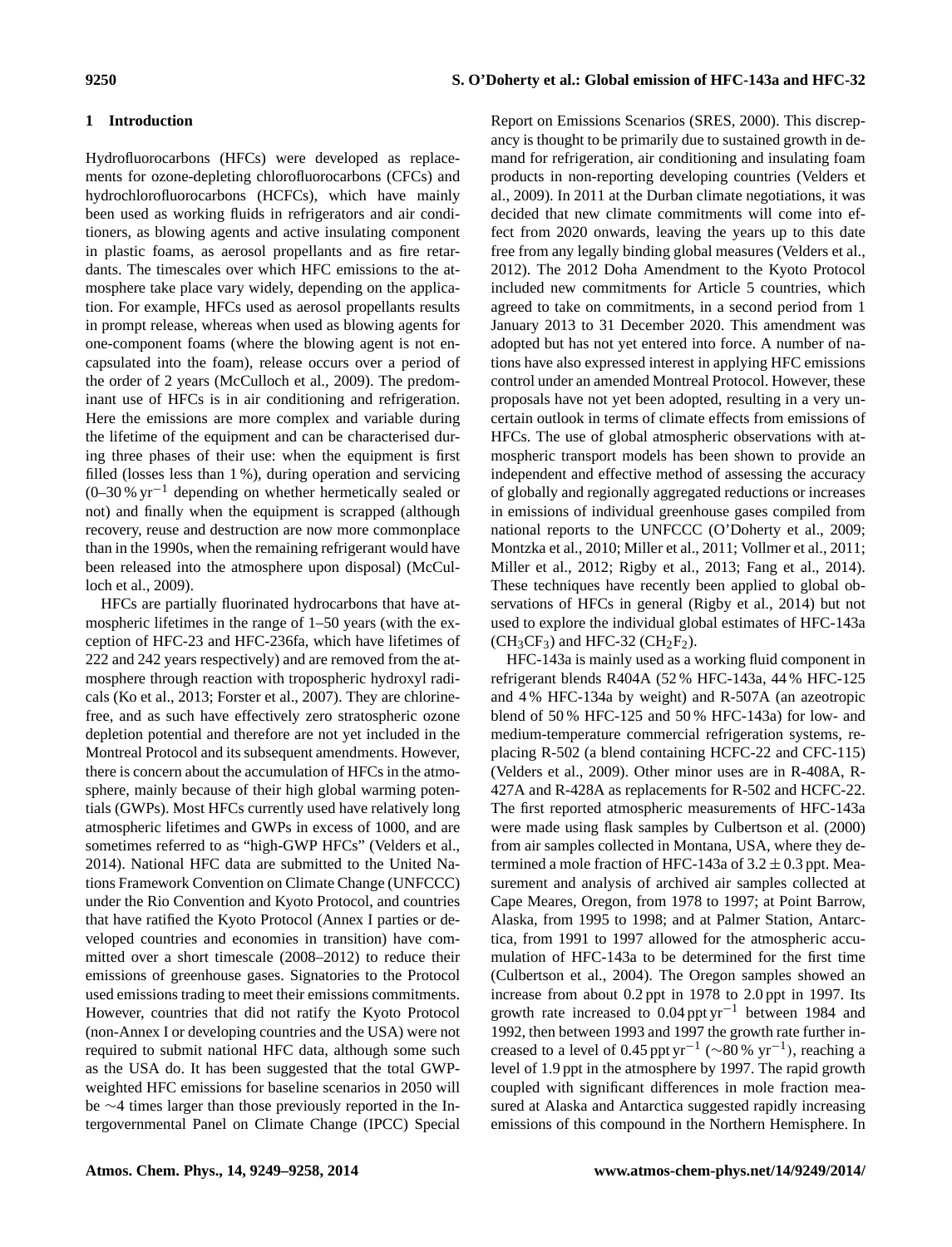situ measurements at Mace Head, Ireland, indicated an average mole fraction of 5.5 ppt in 2004, with a growth rate of 0.9 ppt yr<sup>-1</sup> (16% yr<sup>-1</sup>) (Greally et al., 2005). More recent measurements from the Advanced Global Atmospheric Gases Experiment (AGAGE) network show an increase to 8.5 ppt in 2008 with a growth rate of 1.0 ppt yr<sup>-1</sup> (13 % yr<sup>-1</sup>) (Montzka et al., 2011). Regional studies by Li et al. (2011) and Miller at al. (2012) have used observational data to investigate mole fraction and emission increases in East Asia and the US respectively.

HFC-143a has a significant radiative forcing value of 1.9 mW m−<sup>2</sup> in 2008 (third largest of all the HFCs) (Myhre et al., 2013), with a GWP of 4800 integrated over 100 years (Myhre et al., 2013) and an estimated atmospheric lifetime of 51 years (Ko et al., 2013). It is removed from the atmosphere predominantly by gas-phase reaction with hydroxyl radicals (OH), reaction rate  $1.1 \times 10^{-12}$  cm<sup>3</sup> molecules<sup>-1</sup> s<sup>-1</sup>, (Sander et al., 2006). The degradation products resulting from this reaction (CF<sub>3</sub>C(O)H, CF<sub>3</sub>OH, C(O)F<sub>2</sub> and CO<sub>2</sub>) are all expected to be removed from the atmosphere to varying degrees by incorporation into rain–sea–cloud water, where hydrolysis will take place. It is also possible that photolysis of  $CF_3C(O)H$  in air might produce  $CF_3H$ , which is a potent greenhouse gas with an atmospheric lifetime of approximately 10 times that of HFC-143a (Wallington et al., 1994). HFC-143a does not absorb UV radiation in either the troposphere or the stratosphere and has no significant oceanic or rainout loss (due to its low water solubility) (Orkin et al., 1996).

HFC-32 is used in air conditioning and refrigeration applications; R-410A is an azeotropic mixture (50 % HFC-32, 50 % HFC-125 by weight) and R-407C (23 % HFC-32, 52 % HFC-134a, 25 % HFC-125 by weight), replacing HCFC-22. As the phase-out of HCFC-22 gains momentum, it might be expected that demand for these refrigerant blends will increase. The first reported measurements of this gas were by Greally et al. (2005), from in situ AGAGE measurements at Mace Head, Ireland, in 2004. The measurements indicated an average mole fraction of about 0.7 ppt in 2004, with two periods of growth, 43 %  $yr^{-1}$  growth in the first half of the year followed by accelerated growth of 86%  $yr^{-1}$  in the latter half of the year. More recent measurements from the AGAGE network show an average mole fraction of 2.7 ppt in 2008 with a growth rate of  $0.6$  ppt yr<sup>-1</sup> (26% yr<sup>-1</sup>) (Montzka et al., 2011).

HFC-32 has a GWP of 677 integrated over a 100-year time horizon, a value appreciably lower than that of HFC-143a (Myhre et al., 2013). The radiative forcing of HFC-32 was estimated to be  $0.5 \text{ mW m}^{-2}$  (Myhre et al., 2013). It has an estimated atmospheric lifetime of 5.1 years (Ko et al., 2013) and, similar to HFC-143a, is removed from the atmosphere by gas-phase reaction with OH. The degradation product resulting from this reaction is carbonyl fluoride  $(COF<sub>2</sub>)$ , with a reaction rate of  $1.7 \times 10^{-12}$  cm<sup>3</sup> molecules<sup>-1</sup> s<sup>-1</sup> (Sander et al., 2006).

**Table 1.** Overview of AGAGE measurement stations, their coordinates and periods for which data are available.

| <b>Station</b> | Latitude | Longitude | $Data*$<br>$HFC-32$ | $Data*$<br>HFC-143a |
|----------------|----------|-----------|---------------------|---------------------|
| Zeppelin       | 78.5     | 11.5      | Sep 2010            | Sep 2010            |
| Mace Head      | 53.3     | $-9.9$    | Jan 2004            | Nov 2003            |
| Jungfraujoch   | 46.5     | 8.0       | May 2004            | Apr 2008            |
| Trinidad Head  | 41.0     | $-124.1$  | Mar 2005            | Mar 2005            |
| Shangdianzi    | 40.4     | 117.7     | May 2010            | May 2010            |
| Gosan          | 33.3     | 126.2     | Nov 2007            | Nov 2007            |
| Ragged Point   | 13.2     | $-59.4$   | May 2005            | May 2005            |
| Cape Matatula  | $-14.2$  | $-170.6$  | May 2006            | May 2006            |
| Cape Grim      | $-40.7$  | 144.7     | Jan 2004            | Jan 2004            |

<sup>∗</sup>Start of data record for each compound.

In this paper we report HFC-32 and HFC-143a measurements of archived air samples collected at Cape Grim, Tasmania, and NH archived air samples mostly collected at Trinidad Head, California, along with modern ambient measurements from the Advanced Global Atmospheric Gases Experiment (AGAGE; Prinn et. al., 2000). We then use these data and a two-dimensional chemical transport model to derive annual hemispheric and global emission rates for HFC-143a from 1981 to 2012 and HFC-32 from 1997 to 2012. The derived global emissions are compared to the Emissions Database for Global Atmospheric Research (EDGAR v4, JRC/PBL, 2009) and national submissions to the UN-FCCC.

### **2 Experimental methods**

## **2.1 Instrumentation and calibration**

High-frequency, in situ measurements of HFC-143a and HFC-32 were obtained using gas chromatography (GC, Agilent 6890) with quadrupole mass selective detection (MSD, Agilent 5973) coupled to the Medusa, an automated preconcentration system (Miller et al., 2008; Arnold et al., 2012). Medusa systems were installed at all AGAGE stations between 2003 and 2010, and routine ambient measurements of HFC-143a and HFC-32 commenced at each station on a time frame detailed in Table 1.

Analysis of each 2 L sample of ambient air was alternated with analysis of a 2L reference gas to determine and correct for short-term instrumental drift, resulting in 12 individually calibrated air samples per day. The measurements at each AGAGE site are reported relative to the SIO-2007 gravimetric calibration scale (as dry gas mole fractions in pmol mol<sup>-1</sup>). The SIO-2007 scale is based on five stable primary calibration standards in zero air with prepared values of 5–6 ppt, each containing ∼20 Torr water vapour. Repeated measurements indicated that the relative standard deviation of the scale was 0.56 % (HFC-143a) and 0.49 % (HFC-32).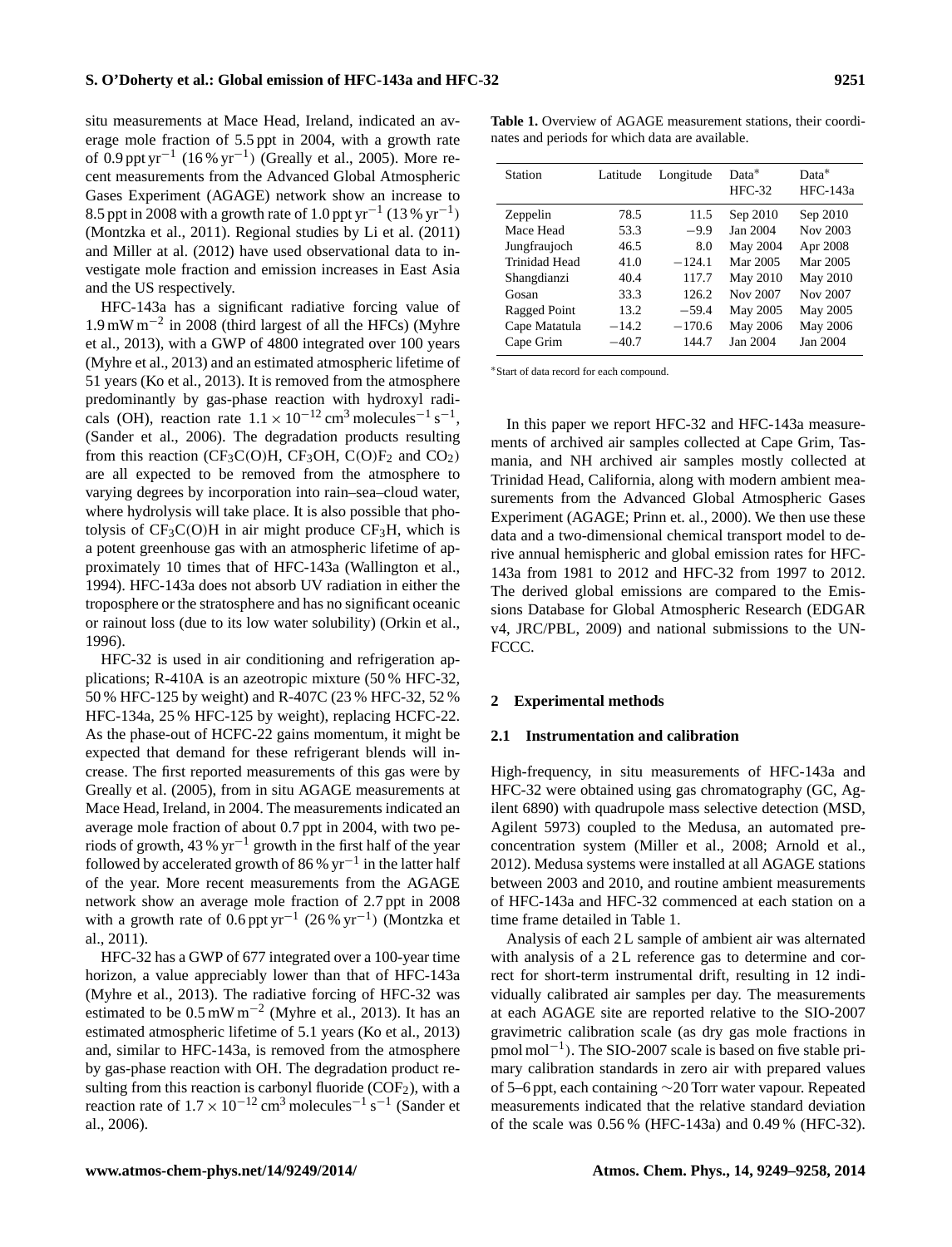The estimated absolute accuracy of the calibration scale for both compounds is ∼2–3 %. A more detailed discussion of the measurement technique and calibration procedure is reported elsewhere (Mühle et al., 2010; O'Doherty et al., 2009; Miller et al., 2008).

HFC-143a was detected using the MSD in selected ion monitoring mode (SIM) with a target ion,  $CH_3CF_2^+$  (m/z 65), and qualifier ion,  $\text{CH}_2\text{CF}_2^+$  ( $m/z$  64). HFC-32 was detected using a target ion,  $\text{CH}_2\text{F}^+$  (m/z 33), and a qualifier ion, CHF<sub>2</sub><sup>+</sup> ( $m/z$  51). The ratios of the target ion to qualifier ions were monitored to ensure that potential interferences from co-eluting species did not affect the analysis. Working standards were prepared for each AGAGE station by compressing ambient air into 34 L electropolished stainless steel canisters (Essex Cryogenics, Missouri, USA) using a modified oil-free compressor (SA-3, RIX, California, USA). An exception to this was the Cape Grim station, where the working standards were filled using a cryogenic filling technique. Working standards were filled to 50–60 bar and had a working life of approximately 2 months. Such a rapid turnaround of working standards resulted in minimal sampling and detector non-linearity issues since the ambient mole fractions and working standard mole fractions were very similar. Measurement precision ( $1\sigma$ ) was determined as one standard deviation of the ratio of each standard response to the average of the closest in time preceding and subsequent standard responses. The typical daily precision for each standard varies with respect to mole fraction, at the 5–6 ppt level it was calculated to be 0.10 ppt. The daily precision value was used to estimate the precision of the in situ measurements. The analytical systems showed no sign of blanks and were determined to be linear over the 0.3–5 ppt and 0.2–7 ppt range for HFC-143a and HFC-32 respectively

# **2.2 Northern and southern archived air samples**

In order to extend the atmospheric history of HFC-143a and HFC-32 back before the commencement of high-frequency measurements, analysis of Northern Hemisphere (NH) and Southern Hemispheric (SH) archived air samples was carried out using Medusa GC-MS instruments at the Scripps Institution of Oceanography (SIO), La Jolla, California, and at the Commonwealth Scientific and Industrial Research Organisation (CSIRO), Aspendale, Australia, respectively. The SH archive samples are part of the Cape Grim Air Archive (CGAA: 1978–present, filled cryogenically into electropolished stainless steel containers during background conditions) (Langenfelds et al., 1996; Krummel et al., 2007), CGAA samples dated between 1978 and 2006 were analysed for HFC-143a, and between 1997 and 2010 for HFC-32. The NH samples were filled during background conditions using several sampling techniques and provided by a variety of laboratories (Mühle et al., 2010); these samples were filled between 1977 and 2010 for HFC-143a and between 1998 and 2009 for HFC-32. The archived samples were analysed in replicate, typically 2–4 times each. Non-linearity data were collected before, during and after the analysis periods, and frequent inclusion of blank runs allowed for blank corrections to be applied where needed. The resulting uncertainty due to the blank level variability was negligible in comparison to the overall precision. Further, no significant blank levels stemming from the tanks (Essex Cryogenics) or pressure regulators (Valin Corporation) were observed.

In addition, SH samples filled between 1995 and 2005, measured at SIO were all in good agreement with the SH samples of similar age measured at CSIRO (% mole fraction differences  $\Delta \chi = 1$ –6% for HFC-143a,  $n = 7$ ;  $\Delta \chi = 0.8$ – 1.2 % for HFC-32,  $n = 6$ ; and sample filling time differences  $\Delta t = 3-45$  days). The good agreement for samples from 1995 to 2005 between SIO and CSIRO stored in different types of tanks (stainless steel tanks, Essex Cryogenics, and Silcosteel-treated tanks, Restek Corporation) serves both as confirmation of the good agreement of the two Medusa systems and the integrity of the archive tanks.

# **3 Modelling studies**

To estimate global-average mole fractions, derive growth rates and infer emissions, a two-dimensional model of atmospheric chemistry and transport was employed. The AGAGE 12-box model simulates trace gas transport in four equalmass latitudinal sections (divisions at  $30°$  N,  $0°$  N and  $30°$  S) and at three heights (vertical divisions at 500 and 200 hPa). The model was originally developed by Cunnold et al. (1983) (nine-box version), with subsequent improvements by Cunnold et al. (1994) and Rigby et al. (2013). Model eddy diffusion parameters and OH concentrations were prescribed, based on the values derived in the CFC (for transport) and  $CH<sub>3</sub>CCl<sub>3</sub>$  (for OH concentrations) inversions of Rigby et al. (2013).

Emissions were estimated using a Bayesian inverse method (Rigby et al., 2011, 2013, 2014), in which a priori estimates of the emissions growth rate was adjusted to bring the simulated mole fractions into agreement with the AGAGE observations. "Bottom-up" emissions estimates were taken from the Emissions Database for Global Atmospheric Research (EDGAR v4.2), a database that stores global emission inventories of anthropogenic GHGs on a country, region and grid basis. Based on the discrepancy between these estimates and the UNFCCC emissions reports, a 30 % uncertainty was assumed on the annual a priori emissions growth rates. Emissions were estimated seasonally for each year in each semihemisphere. The a priori latitudinal distribution of emissions was based on the EDGAR gridded global distribution, and we assumed a 100 % uncertainty on the latitudinal emissions gradient. Uncertainty in the a posteriori emissions estimates include contributions from the measurement and modelling uncertainty, as well as uncertainties in the atmospheric lifetimes and measurement calibration scale (Rigby et al., 2014).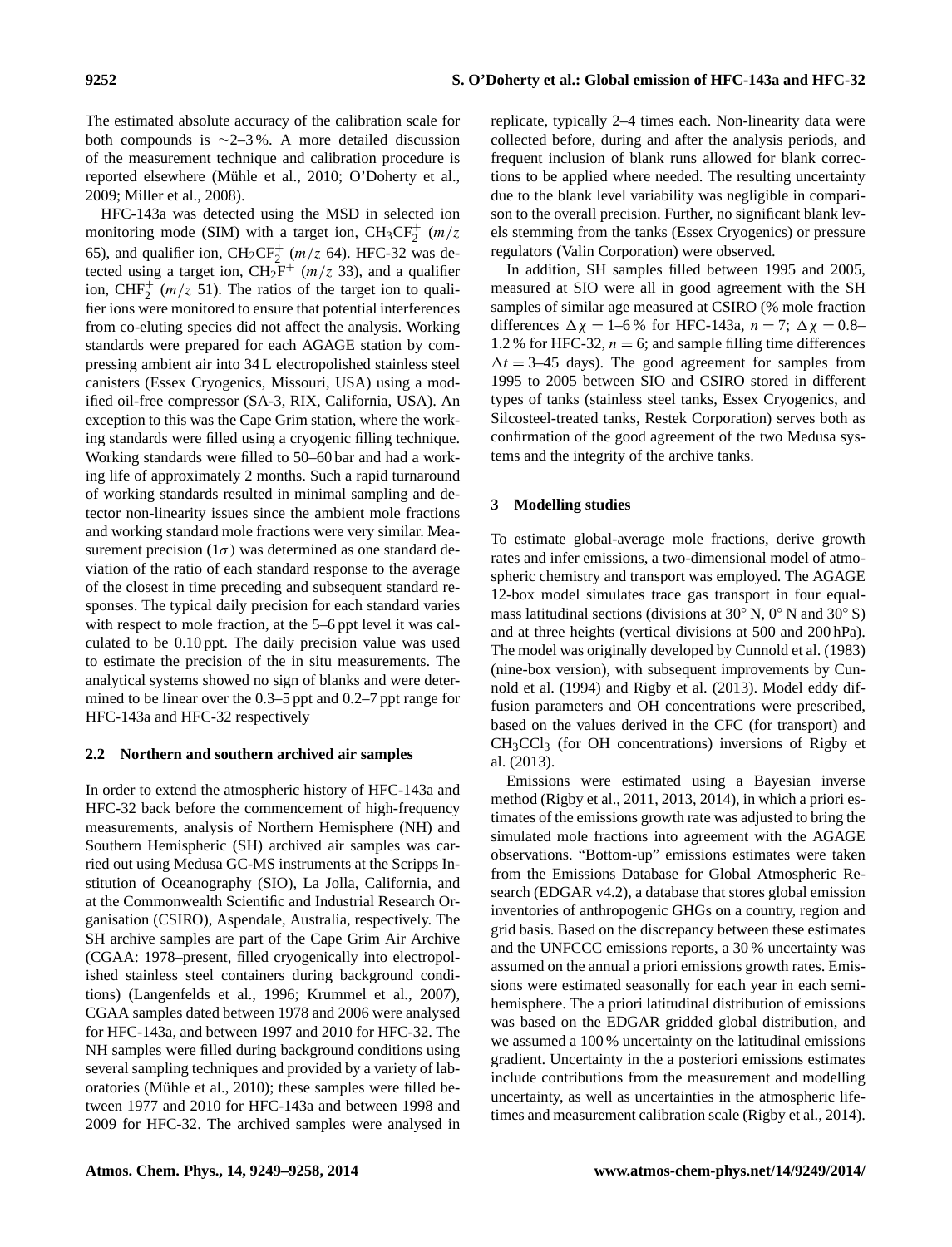

 $\mathbf{H}$ Jungfraujoch (JFG), Zeppelin (ZEP) and Shangdianzi (SDZ). **Figure 1.** Baseline monthly mean HFC-143a mole fractions (ppt) from in situ Medusa GC-MS measurements at AGAGE stations: Cape Grim Observatory (CGO), Gosan (GSN), Mace Head (MHD), Ragged Point (RPB), Samoa (SMO), Trinidad Head (THD),  $\overline{\mathsf{J}}$ 



**Figure 2.** Baseline monthly mean HFC-32 mole fractions (ppt) from in situ Medusa GC-MS measurements at AGAGE stations: Cape Grim Observatory (CGO), Gosan (GSN), Mace Head (MHD), Ragged Point (RPB), Samoa (SMO), Trinidad Head (THD), Jungfraujoch (JFG), Zeppelin (ZEP) and Shangdianzi (SDZ).

## **4 Results and discussion**

#### **4.1 Atmospheric trends**

The atmospheric records of HFC-143a and HFC-32, derived from the nine measurement sites are shown in Figs. 1 and 2. Baseline monthly mean values (expressed as dry gas mole fractions in ppt, or pmol mol<sup>-1</sup>) were calculated by removing regional pollution effects using the AGAGE pollution identification algorithm, as described in Cunnold et al. (2002).

A large increase in baseline mole fractions at all the AGAGE sites is evident. The results indicate rapid growth of HFC-143a in the atmosphere. Furthermore, the observations show that the growth rate has been increasing throughout this time period. The globally averaged mole fraction in the



**Figure 3.** Semi-hemispheric monthly average HFC-143a mole fractions (30–90◦ N: blue; 0–30◦ N: green; 30–0◦ S: purple; 90–30◦ S: red). Averaged observations are shown as data points with error bars. The more sparse circles represent NH and SH air archive samples, and are highlighted in the inset box. The solid trend lines were calculated using a 12-box model with emissions from the inversion as input. The lower plot shows the annual running mean global mole fraction growth rate.

lower troposphere in 2012 is estimated to be  $13.4 \pm 0.3$  ppt. The growth rate was calculated from the optimised modelderived global mean mole fractions. Monthly global growth rates were smoothed using a Kolmogorov–Zurbenko filter with a 0.7-year smoothing window and four filter passes, leading to an effective smoothing window of 1.4 years. The main growth rate centred on July 2012 for HFC-143a was  $1.4 \pm 0.04$  ppt yr<sup>-1</sup>. The atmospheric histories of both compounds have been extended back before high-frequency measurements became available, using analysis of NH and SH flask samples, as detailed in Sect. 2.2. Figures 3 and 4 show the high-frequency baseline monthly means for measurements averaged into latitude bands combined with flask measurements extending the data record back to 1977 and 1997 for HFC-143a and HFC-32 respectively. The figures also show the 12-box model fits to the atmospheric measurements, illustrated by the solid lines, and show the growth rates in ppt yr−<sup>1</sup> . The radiative forcing due to HFC-143a estimated using the global average mole fraction obtained from the AGAGE 12-box model was  $1.7 \pm 0.04$  mW m<sup>-2</sup> in 2012.

For HFC-32, our observations also indicate rapid and accelerating growth. The calculated global mean mole fractions have increased from  $0.8 \pm 0.02$  ppt in 2004 (when highfrequency observations began) to  $6.2 \pm 0.2$  ppt in 2012; the rate of increase in 2012 reached  $1.1 \pm 0.04$  ppt yr<sup>-1</sup> (17 % yr−<sup>1</sup> ), which likely reflects the increased usage of R-410a, the preferred replacement for HCFC-22 in many air conditioning applications. The radiative forcing due to HFC-32, estimated using the AGAGE 12-box model global mole fractions, was  $0.7 \pm 0.02$  mW m<sup>-2</sup> in 2012. It is clear from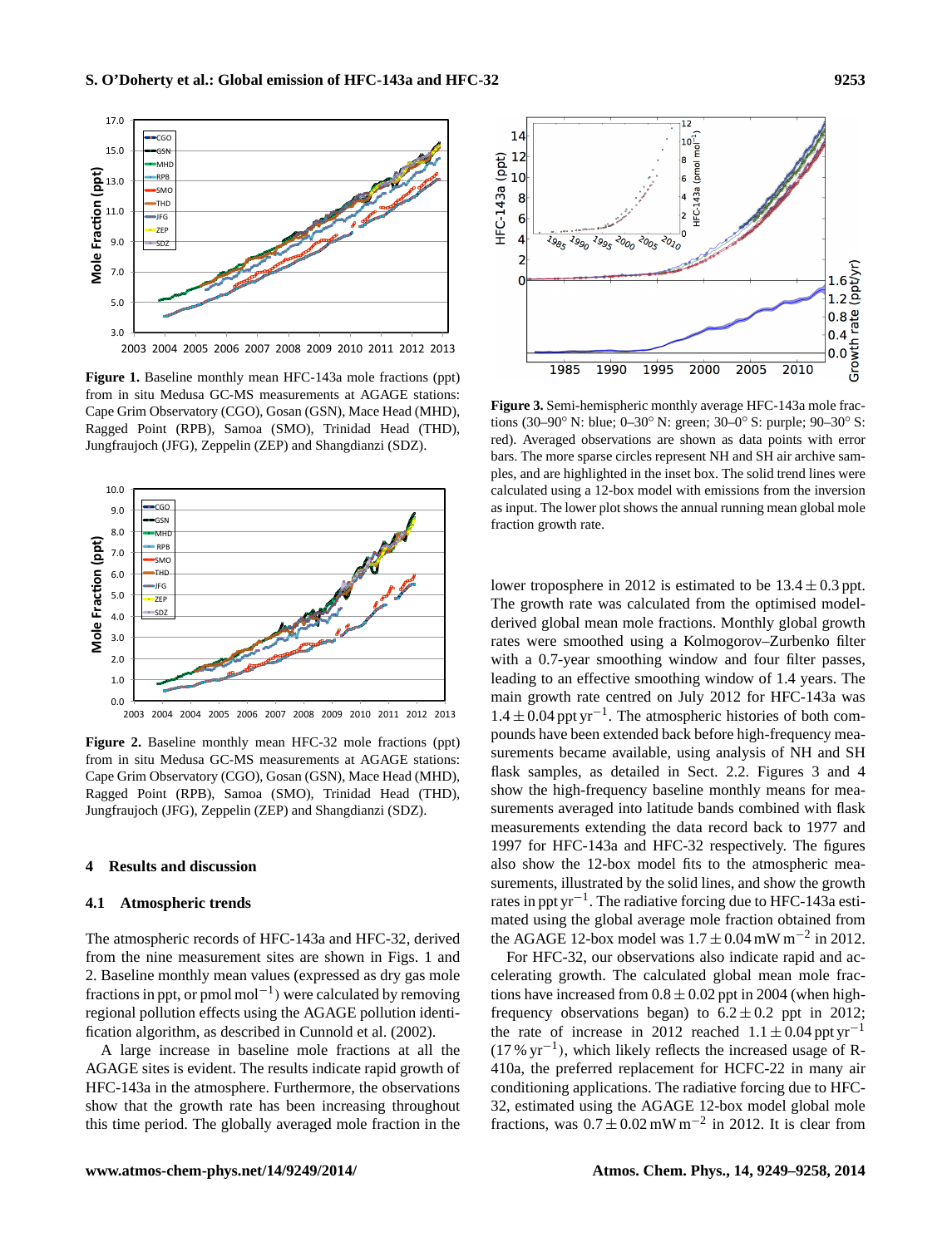

**Figure 4.** Semi-hemispheric monthly average HFC-32 mole fractions (30–90◦ N: blue; 0–30◦ N: green; 30–0◦ S: purple; 90–30◦ S: red). Averaged observations are shown as data points with error bars. The more sparse circles represent NH and SH air archive samples, and are highlighted in the inset box. The solid trend lines were calculated using a 12-box model with emissions from the inversion as input. The lower plot shows the annual running mean global mole fraction growth rate.

the strong inter-hemispheric gradient for both compounds that emissions are predominantly in the NH, as has been illustrated for many other purely anthropogenic trace gases (O'Doherty et al., 2009; Mühle et al., 2010; Rigby et al., 2010; Laube et al., 2010; Vollmer et al., 2011; Yao et al., 2012).

## **4.2 Emission estimates**

Estimated global emissions of HFC-143a from this work and a number of different sources are shown in Fig. 5 and Table 2. The blue solid line represents our model-derived emissions, with the  $1\sigma$  error shown by the shaded areas. Model-derived emissions were relatively constant between 1981 and 1993  $(0.3 \pm 11.8 \text{ in } 1981 \text{ to } 1.0 \pm 0.9 \text{ Gg yr}^{-1} \text{ in } 1993)$ , but started to increase rapidly from a level of  $1.4 \pm 0.6$  Gg yr<sup>-1</sup> in 1994 to  $23.3 \pm 3.2$  Gg yr<sup>-1</sup> in 2012.

Global tropospheric average emissions calculated over 5 year periods were reported by Culbertson et al. (2004) as follows: 1977–1982, 0.2 Gg yr<sup>-1</sup>; 1982–1987, 0.6 Gg yr<sup>-1</sup>; 1987–1992, 0.8 Gg yr<sup>-1</sup>; 1992–1997, 3.3 Gg yr<sup>-1</sup>. These estimates are in reasonable agreement with our estimates for the period 1981–1987, and exceed our estimate (if averaged over a 5-year period to be comparable) by approximately 50 % (1.6 Gg yr−<sup>1</sup> ) in 1987–1992. Estimated emissions from EDGAR (v4.2) imply that there were no emissions of HFC-143a before 1993, while there is reasonable agreement with our estimates from 1994 to 1998, but that EDGAR (v4.2) emissions have grown at a faster rate since 1994, resulting in EDGAR emissions being  $\sim$ 13.9 ± 7 Gg yr<sup>-1</sup> higher than



**Figure 5.** HFC-143a emissions estimates derived from AGAGE observations (blue line and shading, indicating  $1\sigma$  uncertainty). The red line shows the global emissions estimates from EDGAR v4.2 and the green line shows the emissions reported to the UNFCCC. The purple point shows emissions estimated for East Asia by Li et al. (2011), and the orange points represents the mid-point of 5-yearaverage emissions estimated by Culbertson et al. (2009).

AGAGE emissions in 2008. In contrast the AGAGE trend in global emissions is higher than the UNFCCC GHG emissions reports (2012 submission), which contains nations' annual estimates of HFC emissions reported in the common reporting format (CRF) files. It is not unreasonable that UNFCCC-reported emissions are lower than the AGAGE global emission estimates, since developing countries and regions in Asia (e.g. China, Indonesia, Korea, Malaysia, the Philippines, Taiwan, Vietnam), the Indian sub-continent (e.g. India, Pakistan), the Middle East, Africa and Latin America do not report to the UNFCCC; however Miller at al. (2012) report a EPA US GHG inventory value of 4.4 Gg yr<sup>-1</sup> (average of 2005–2009) and a <sup>14</sup>C-based US estimate of 5.2 (3.6– 11.3) Gg yr−<sup>1</sup> . The magnitude of these differences will vary over time according to the expected usage of individual replacement compounds by Annex 1 countries on a countryby-country basis.

Li et al. (2011) reported emission estimates for East Asia (China, South Korea, Japan and Taiwan) for the period between November 2007 and December 2008, where the emission rates for each country were estimated using an interspecies correlation method (based on the assumption that correlated compounds have co-located emission sources). For China, emissions were estimated to be relatively low (HFC-143a,  $0.6 \pm 0.2$  Gg yr<sup>-1</sup>, and HFC-32,  $4 \pm 1.4$  Gg yr<sup>-1</sup>). They concluded that emission did not occur from consumption, but was more likely to be fugitive emissions from production sources. These findings were supported in Li et al. (2014), where emission sources in East Asia were identified using high-frequency measurements analysed by positive matrix factorisation. Fugitive emissions from production-related sources in the Shandong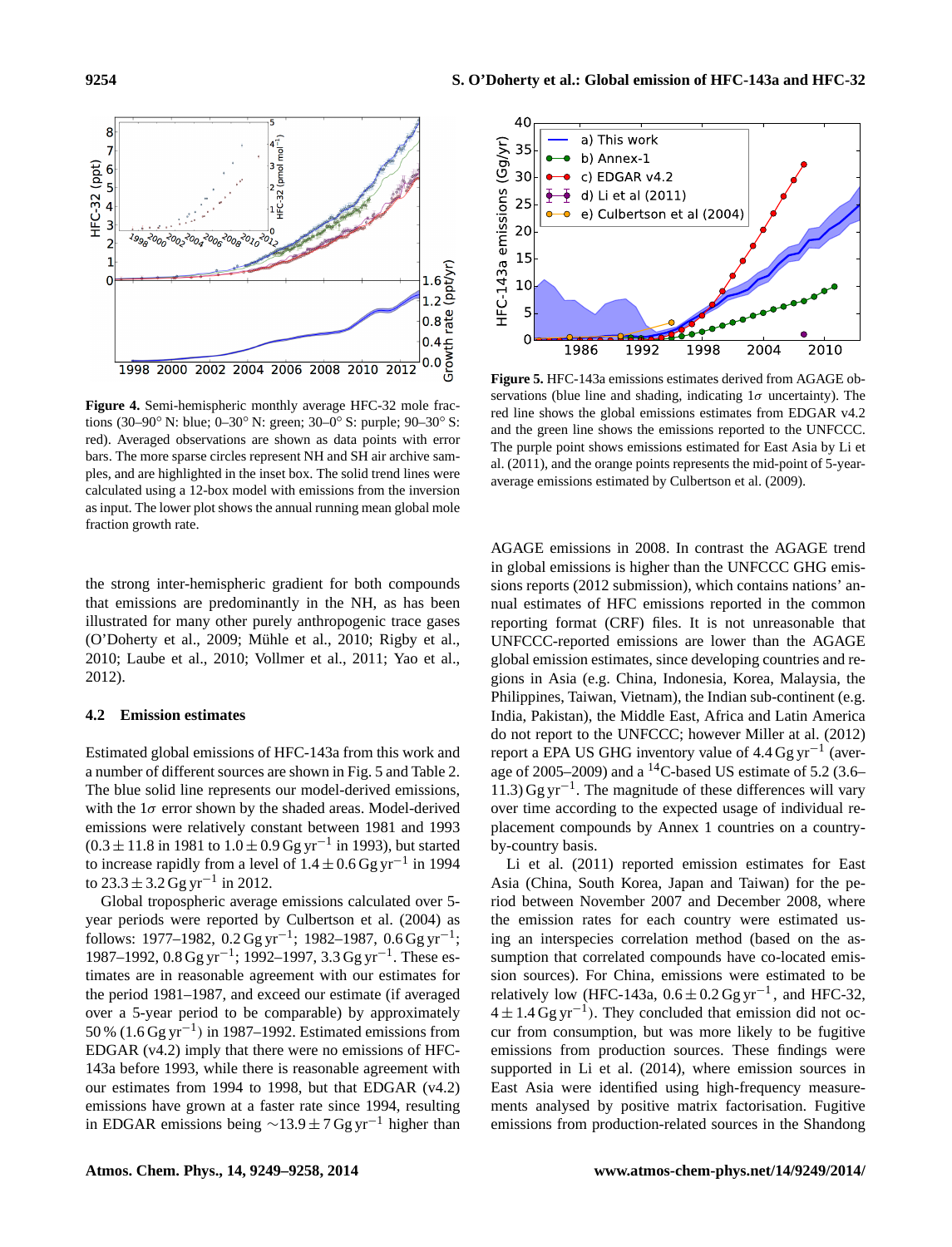**Table 2.** Estimates of global emissions of HFC-143a  $(Ggyr^{-1})$ based on AGAGE in situ measurements and archived air samples (the NH flasks were collected primarily at Trinidad Head and the SH flasks at Cape Grim) using the AGAGE 2-D 12-box model. Estimates of total emissions prior to November 2003 are based only on archived air samples. Also shown are 5-year averaged global emission estimates derived by Culbertson et al. (2004), global emission estimates derived from UNFCCC National Inventory Reports (2012 submission), and from the EDGAR (v4.2) database.

| Year | HFC-143a       | <b>HFC-143a</b> | HFC-143a      |
|------|----------------|-----------------|---------------|
|      | <b>AGAGE</b>   | <b>UNFCCC</b>   | <b>EDGAR</b>  |
|      | $(Ggyr^{-1})$  | $(Ggyr^{-1})$   | $(Ggyr^{-1})$ |
| 1981 | $0.3 \pm 11.7$ |                 |               |
| 1982 | $0.3 \pm 11.5$ |                 |               |
| 1983 | $0.3 \pm 10.2$ |                 |               |
| 1984 | $0.4 \pm 9.6$  |                 |               |
| 1985 | $0.5 \pm 9.4$  |                 |               |
| 1986 | $0.5 \pm 7.8$  |                 |               |
| 1987 | $0.6 \pm 6.9$  |                 |               |
| 1988 | $0.8 \pm 6.4$  |                 |               |
| 1989 | $0.9 \pm 5.7$  |                 |               |
| 1990 | $0.9 \pm 5.9$  | 0.5             |               |
| 1991 | $0.7 \pm 4.5$  | 0.5             |               |
| 1992 | $0.7 \pm 1.6$  | 0.4             | 0.0           |
| 1993 | $1.0 \pm 0.8$  | 0.1             | 0.2           |
| 1994 | $1.4 \pm 0.5$  | 0.2             | 0.5           |
| 1995 | $2.1 \pm 0.5$  | 0.4             | 1.1           |
| 1996 | $3.3 \pm 0.5$  | 0.8             | 2.0           |
| 1997 | $4.4 \pm 0.7$  | 1.2             | 3.0           |
| 1998 | $5.6 \pm 1.0$  | 1.6             | 4.6           |
| 1999 | $6.5 \pm 1.3$  | 2.1             | 6.6           |
| 2000 | $8.3 \pm 1.7$  | 2.7             | 9.1           |
| 2001 | $8.5 \pm 1.7$  | 3.3             | 11.9          |
| 2002 | $9.2 \pm 1.8$  | 3.8             | 14.7          |
| 2003 | $11.5 \pm 2.2$ | 4.5             | 17.4          |
| 2004 | $11.9 \pm 2.2$ | 4.9             | 20.4          |
| 2005 | $14.1 \pm 2.0$ | 5.7             | 23.4          |
| 2006 | $15.7 \pm 1.9$ | 6.1             | 26.6          |
| 2007 | $16.1 \pm 2.2$ | 6.8             | 29.5          |
| 2008 | $18.5 \pm 2$   | 7.4             | 32.4          |
| 2009 | $18.6 \pm 2.6$ | 8.1             |               |
| 2010 | $20.5 \pm 2.7$ | 9.1             |               |
| 2011 | $21.6 \pm 2.8$ | 9.9             |               |
| 2012 | $23.3 \pm 3.2$ |                 |               |

and Jiangsu regions of eastern China dominated. Taiwan's emissions were thought to be from refrigeration (HFC-143a,  $0.04 \pm 0.02$  Gg yr<sup>-1</sup>, and HFC-32,  $0.05 \pm 0.02$  Gg yr<sup>-1</sup>), as were South Korea's (HFC-143a,  $0.08 \pm 0.01$  Gg yr<sup>-1</sup>, and HFC-32,  $0.21 \pm 0.02$  Gg yr<sup>-1</sup>). Ratios of HFC measurements in South Korea suggested an increasing use of R-410a and R-507 as replacements for HCFC-22. Finally, emission estimates and ratios of HFC species also indicated that Japan has moved some of its refrigeration to HFC blends (HFC-143a,  $0.4 \pm 0.1$  Gg yr<sup>-1</sup>, and HFC-32,  $0.4 \pm 0.1$  Gg yr<sup>-1</sup>). These



**Figure 6.** HFC-32 emissions estimates derived from AGAGE observations (blue line and shading, indicating  $1\sigma$  uncertainty). The red line shows the global emissions estimates from EDGAR v4.2 and the green line shows the emissions reported to the UNFCCC. The purple point shows emissions estimated for East Asia by Li et al. (2011).

**Table 3.** Estimates of global emissions of HFC-32 ( $Ggyr^{-1}$ ) based on AGAGE in situ measurements and archived air samples (the NH flasks were collected primarily at Trinidad Head and the SH flasks at Cape Grim) using the AGAGE 2-D 12-box model. Estimates of total emissions prior to January 2004 are based only on archived air samples. Also shown are global emission estimates derived from UNFCCC National Inventory Reports (2012 submission) and from the EDGAR (v4.2) database.

| Year | $HEC-32$        | $HFC-32$      | $HFC-32$      |
|------|-----------------|---------------|---------------|
|      | AGAGE           | UNFCCC        | <b>EDGAR</b>  |
|      | $(Ggyr^{-1})$   | $(Ggyr^{-1})$ | $(Ggyr^{-1})$ |
| 1997 | $0.1 \pm 2.2$   | 0.1           |               |
| 1998 | $0.1 \pm 0.3$   | 0.2           | 0.0           |
| 1999 | $0.5 \pm 0.5$   | 0.3           | 0.0           |
| 2000 | $1.0 \pm 1.0$   | 0.4           | 0.2           |
| 2001 | $1.4 \pm 1.4$   | 0.7           | 0.4           |
| 2002 | $1.9 \pm 2.2$   | 0.9           | 0.6           |
| 2003 | $2.7 \pm 2.9$   | 1.3           | 0.8           |
| 2004 | $4.1 \pm 4.5$   | 1.7           | 1.1           |
| 2005 | $5.5 \pm 5.5$   | 2.2           | 1.7           |
| 2006 | $6.8 \pm 6.1$   | 3.2           | 1.8           |
| 2007 | $8.4 \pm 6.2$   | 4.1           | 2.1           |
| 2008 | $9.7 \pm 7.0$   | 5.2           | 2.4           |
| 2009 | $11.7 \pm 8.3$  | 6.2           |               |
| 2010 | $15.1 \pm 8.7$  | 8.0           |               |
| 2011 | $18.0 \pm 9.4$  | 9.8           |               |
| 2012 | $20.5 \pm 10.6$ |               |               |

estimates, in comparison to our global totals, suggest that HFC-143a is not yet widely used in East Asia, and represents only ∼6 % of 2011 global emissions (Li et al., 2011).

In Fig. 6 and Table 2 the estimates of global emissions of HFC-32 derived from our measurements and a number of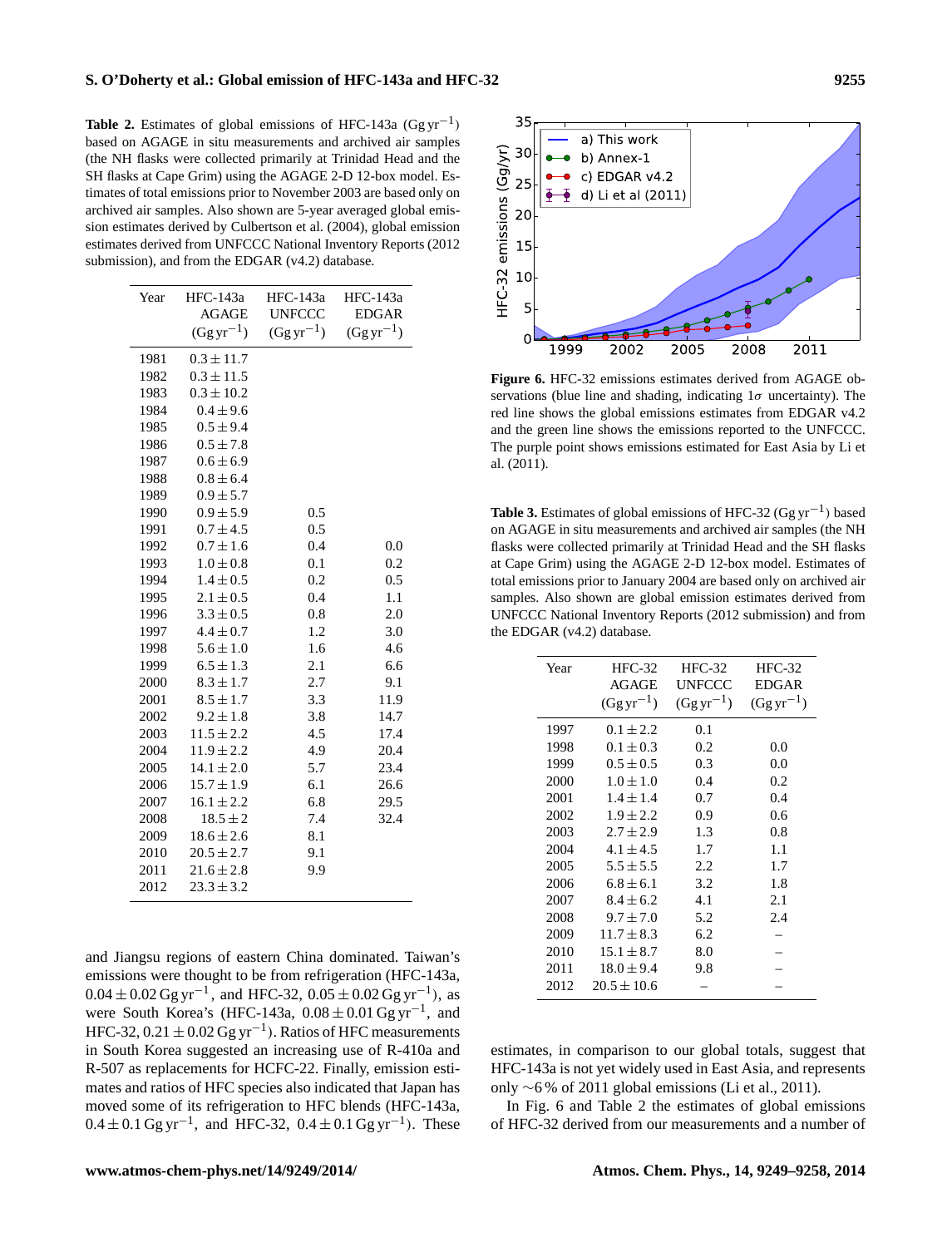other sources are illustrated. For this compound the AGAGE a posteriori results are higher than, but not statistically different from, the a priori UNFCCC and EDGAR global emissions. The magnitude of this underestimate in 2008 was  $4.5 \pm 7$  and  $7.4 \pm 7$  Gg yr<sup>-1</sup> respectively. Li et al. (2011) calculated that East Asian total emissions of HFC-32 in 2008 represented 129 % of the global total reported in the EDGAR database, and concluded that EDGAR must underreport emissions. This conclusion concurs with the AGAGE global estimates presented in Fig. 6. Interestingly, if the UN-FCCC reports of HFC-32 for Annex I countries in 2008 is added to the Li et al. (2011) East Asia estimate, the total emission (9.8  $Ggyr^{-1}$ ) closely matches the AGAGE-derived global emission (9.7  $\pm$  7 Gg yr<sup>-1</sup>), adding weight to the suggestion that EDGAR does not represent emissions in Asia adequately and that HFC-32 is now increasingly released in East Asia as fugitive emissions from halocarbon production sources and from air conditioning and refrigeration applications (Li et al., 2014).

## **5 Conclusions**

The first high-frequency in situ global measurements of HFC-143a and HFC-32 have been made at nine AGAGE stations between 2003 and 2012. These measurements indicate that, for the entire time period, the atmospheric burden of both gases has been growing and that this growth has been accelerating. The global mean growth rates in 2012 for HFC-143a and HFC-32 were  $1.4 \pm 0.04$  and  $1.1 \pm 0.04$  ppt yr<sup>-1</sup> respectively. The mole fractions in the global lower troposphere in 2012 were estimated to be  $13.4 \pm 0.3$  ppt for HFC-143a and  $6.2 \pm 0.2$  ppt for HFC-32. Moreover the continuous data record presented here was extended back in time to 1977 and 1997 for HFC-143a and HFC-32 respectively by analysis of NH and SH archived air samples. These measurements suggest that emissions of HFC-143a started as early as 1981, and HFC-32 by 1998.

The observations were combined with an atmospheric chemical transport model to simulate global atmospheric abundances and derive global emissions. We estimate that  $23 \pm 3$  Gg yr<sup>-1</sup> of HFC-143a and  $21 \pm 11$  Gg yr<sup>-1</sup> of HFC-32 were emitted globally in 2012, and that the emissions were increasing at a rate of  $7 \pm 5$  % yr<sup>-1</sup> for HFC-143a and 14 ± 11 % yr−<sup>1</sup> for HFC-32 in 2012. Lastly, discrepancies were found between these emissions and those reported to the UNFCCC, reflecting the incomplete global reporting of these compounds and/or biases in the accounting methodology.

# **The Supplement related to this article is available online at [doi:10.5194/acp-14-9249-2014-supplement.](http://dx.doi.org/10.5194/acp-14-9249-2014-supplement)**

*Acknowledgements.* We specifically acknowledge the cooperation and efforts of the station operators and support staff at all AGAGE and SOGE stations and at the NOAA American Samoa monitoring station. We also particularly thank NOAA for supplying some of the archived air samples shown, allowing us to fill important gaps. We thank the Physics Department, National University of Ireland, Galway, for making the research facilities at Mace Head available. The operation of the AGAGE stations was supported by the National Aeronautic and Space Administration (NASA, USA) (grants NNX07AE89G and NNX11AF17G to MIT; grants NAGW-2034, NAG5-4023 to SIO); the Department of the Energy and Climate Change (DECC, UK) (contracts GA0201 to the University of Bristol); the National Oceanic and Atmospheric Administration (NOAA, USA) (contract RA133R09CN0062 in addition to the operations of American Samoa station); and the Commonwealth Scientific and Industrial Research Organisation (CSIRO, Australia), Bureau of Meteorology (Australia). Financial support for the Jungfraujoch measurements is acknowledged from the Swiss national programme HALCLIM (Swiss Federal Office for the Environment (FOEN). Support for the Jungfraujoch station was provided by International Foundation High Altitude Research Stations Jungfraujoch and Gornergrat (HFSJG). The measurements at Gosan, South Korea, are supported by the Korean Meteorological Administration Research and Development Program under grant CATER 2012–3010. Financial support for the Zeppelin measurements is acknowledged from the Norwegian Environment Agency. Financial support for the Shangdianzi measurements is acknowledged from the National Nature Science Foundation of China (41030107, 41205094). Matt Rigby is supported by a NERC Advanced Fellowship NE/I021365/1.

Edited by: A. Engel

# **References**

- Arnold, T., Mühle, J., Salameh, P. K., Harth, C. M., Ivy, D. J., and Weiss, R. F.: Automated measurement of nitrogen trifluoride in ambient air, Anal. Chem., 84, 4798–4804, 2012.
- Culbertson, J. A., Prins, J. M., and Grimsrud, E. P.:. Improvements in the detection and analysis of CF3-containing compounds in the background atmosphere by gas chromatographyhigh-resolution mass spectrometry, J. Chromatogr. A, 903, 261– 265, 2000.
- Culbertson, J. A., Prins, J. M., Grimsrud, E. P., Rasmussen, R. A., Khalil, M. A. K., and Shearer, M. J.: Observed trends for CF3-containing compounds in background air at Cape Meares, Oregon, Point Barrow, Alaska, and Palmer Station, Antarctica, Chemosphere, 55, 1109–1119, doi[:10.1016/j.chemosphere.2003.11.002,](http://dx.doi.org/10.1016/j.chemosphere.2003.11.002) 2004.
- Cunnold, D. M., Prinn, R. G., Rasmussen, R., Simmonds, P. G., Alyea, F. N., Cardelino, C., Crawford, A., Fraser, P. J., and Rosen, R.: The atmospheric lifetime experiment, III: lifetime methodology and application to three years of CFCl3 data, J. Geophys. Res., 88, 8379–8400, 1983.
- Cunnold, D. M., Fraser, P. J., Weiss, R. F., Prinn, R. G., Simmonds, P. G., Miller, B. R., Alyea, F. N., and Crawford, A. J.: Global trends and annual releases of CCl3F and CCl2F2 esti-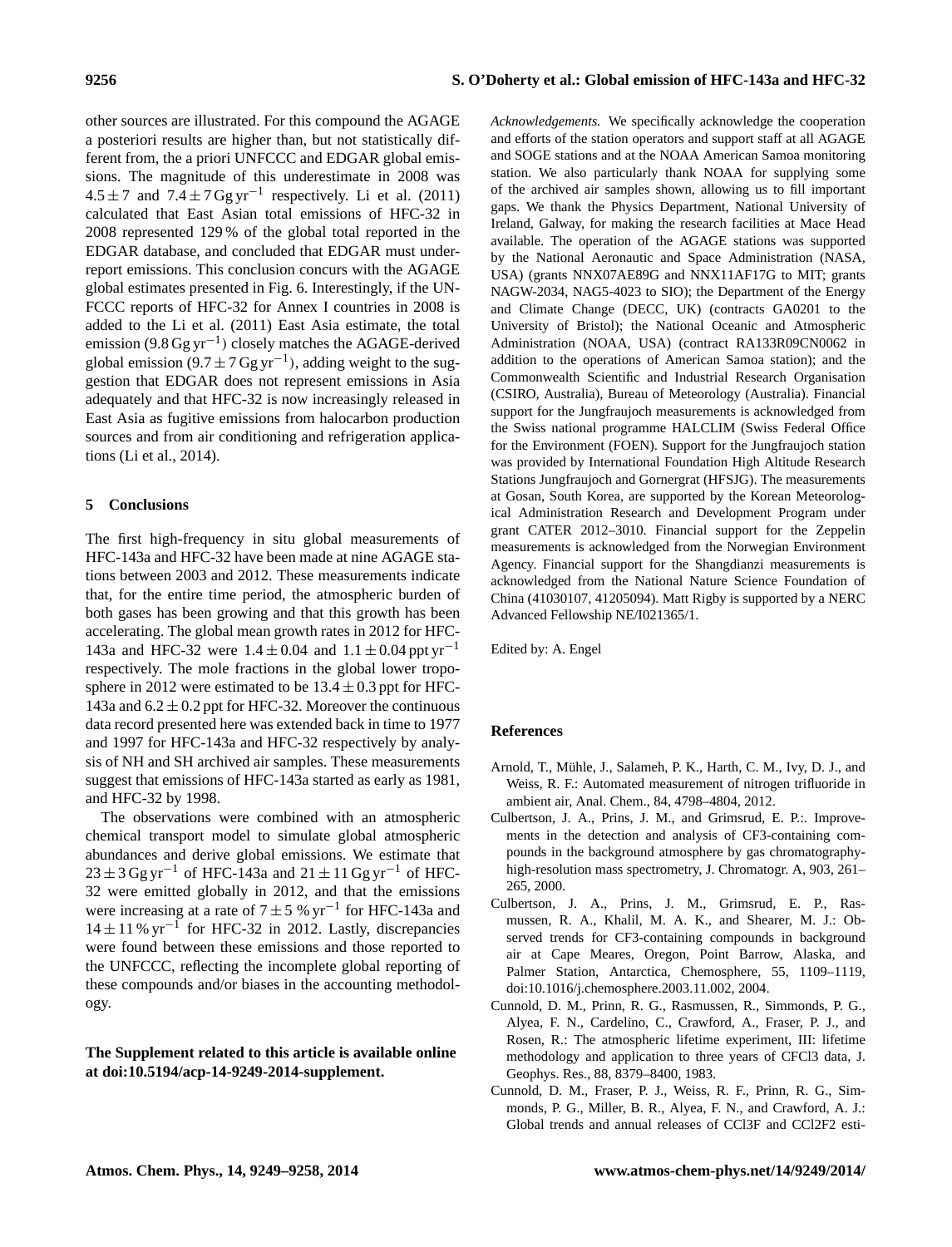## **S. O'Doherty et al.: Global emission of HFC-143a and HFC-32 9257**

mated from ALE/GAGE and other measurements from July 1978 to June 1991, J. Geophys. Res., 99, 1107–1126, 1994.

- Cunnold, D. M., Steele, L. P., Fraser, P. J., Simmonds, P. G., Prinn, R. G., Weiss, R. F., Porter, L. W., O'Doherty, S., Langenfelds, R. L., Krummel, P. B., Wang, H. J., Emmons, L., Tie, X. X., and Dlugokencky, E. J.: In situ measurements of atmospheric methane at GAGE/AGAGE sites during 1985–2000 and resulting source inferences, J. Geophys. Res., 107, ACH 20-1–ACH20-18, doi[:10.1029/2001JD001226,](http://dx.doi.org/10.1029/2001JD001226) 2002.
- Fang, X., Miller, B. R., and Su, S. S: Historical Emissions of HFC-23 (CHF3) in China and Projections upon Policy Options by 2050, Environ. Sci. Technol., 23, doi[:10.1021/es404995f,](http://dx.doi.org/10.1021/es404995f) 2013.
- Forster, P., Ramaswamy, V., Artaxo, P., Berntsen, T., Betts, R., Fahey, D. W., Haywood, J., Lean, J., Lowe, D. C., Myhre, G., Nganga, J., Prinn, R., Raga, G., Schulz, M., and Van Dorland, R.: Changes in atmospheric constituents and in radiative forcing, in: Climate Change 2007: The Physical Science Basis. Contribution of Working Group I to the Fourth Assessment Report of the Intergovernmental Panel on Climate Change, edited by: Solomon, S., Qin, D., Manning, M., Chen, Z., Marquis, M., Averyt, K. B., Tignor, M., and Miller, H. L., Cambridge University Press, Cambridge, UK, New York, NY, USA, 131–234, 2007.
- Greally, B. R., Simmonds, P. G., O'Doherty, S., McCulloch, A., Miller, B. R., Salameh, P. K., Mühle, J., Tanhua, T., Harth, C. M., Weiss, R. F., Fraser, P. J., Krummel, P. B., Dunse, B. L., Porter, L. W., and Prinn, R. G.: Improved continuous in situ measurements of C1–C3 PFCs, HFCs, HCFCs, CFCs and SF6 in Europe and Australia, Environm. Sci., 2, 253–261, doi[:10.1080/15693430500402614,](http://dx.doi.org/10.1080/15693430500402614) 2005.
- IPCC/SRES: Special Report on Emissions Scenarios, Intergovernmental Panel on Climate Change, edited by: Nakicenovic, N. and Swart, R., Geneva, Switzerland, 2000.
- Ko, M., Newman, P., Reimann, S., Strahan, S. (Eds.): SPARC Report on the Lifetimes of Stratospheric Ozone-Depleting Substances, Their Replacements, and Related Species, SPARC Report No. 6, WCRP-15/2013, 2013.
- Krummel, P. B., Langenfelds, R. L., Fraser, P. J., Steele, L. P., and Porter, L. W.: Archiving of Cape Grim air, in: Baseline Atmospheric Program Australia 2005–2006, edited by: Cainey, J. M., Derek, N., and Krummel, P. B., Australian Bureau of Meteorology and CSIRO Marine and Atmospheric Research, Melbourne, Australia, 55–57, 2007.
- Langenfelds, R. L., Fraser, P. J., Francey, R. J., Steele, L. P., Porter, L. W., and Allison, C. E.: The Cape Grim Air Archive: the first seventeen years, 1978–1995, in: Baseline Atmospheric Program Australia 1994–1995, edited by: Francey, R. J., Dick, A. L., and Derek, N., Bureau of Meteorology and CSIRO Division of Atmospheric Research, Melbourne, 53–70, 1996.
- Laube, J. C., Martinerie, P., Witrant, E., Blunier, T., Schwander, J., Brenninkmeijer, C. A. M., Schuck, T. J., Bolder, M., Röckmann, T., van der Veen, C., Bönisch, H., Engel, A., Mills, G. P., Newland, M. J., Oram, D. E., Reeves, C. E., and Sturges, W. T.: Accelerating growth of HFC-227ea (1,1,1,2,3,3,3-heptafluoropropane) in the atmosphere, Atmos. Chem. Phys., 10, 5903–5910, doi[:10.5194/acp-10-5903-2010,](http://dx.doi.org/10.5194/acp-10-5903-2010) 2010.
- Li, S., Kim, J., Kim, K.-R., Mühle, J., Kim, S.-K., Park, M.-K., Stohl, A., Kang, D.-J., Arnold, T., Harth, C. M., Salameh, P. K., and Weiss, R. F.: Emissions of halogenated compounds in East

Asia determined from measurements at Jeju Island, Korea, Environ. Sci. Technol., 45, 5668–5675, doi[:10.1021/es104124k,](http://dx.doi.org/10.1021/es104124k) 2011.

- Li, S., Kim, J., Park, S., Kim, S.-K., Park, M.-K., Mühle, J., Lee, G., Jo, C. O., and Kim, K.-R.: Source identification and apportionment of halogenated compounds observed at a remote site in East Asia, Environ. Sci. Technol., 48, 491–498, doi[:10.1021/es402776w,](http://dx.doi.org/10.1021/es402776w) 2014.
- McCulloch, A.: Evidence for improvements in containment of fluorinated hydrocarbons during use: an analysis of reported European emissions, Environ. Sci. Policy, 12, 149–156, doi[:10.1016/j.envsci.2008.12.003,](http://dx.doi.org/10.1016/j.envsci.2008.12.003) 2009.
- Miller, B. R., Weiss, R. F., Salameh, P. K., Tanhua, T., Greally, B. R., Muhle, J., and Simmonds, P. G.: Medusa: a sample preconcentration and GC/MS detector system for in situ measurements of atmospheric trace halocarbons, hydrocarbons, and sulfur compounds, Anal. Chem., 80, 1536–1545, doi[:10.1021/ac702084k,](http://dx.doi.org/10.1021/ac702084k) 2008.
- Miller, B. R., Rigby, M., Kuijpers, L. J. M., Krummel, P. B., Steele, L. P., Leist, M., Fraser, P. J., McCulloch, A., Harth, C., Salameh, P., Mühle, J., Weiss, R. F., Prinn, R. G., Wang, R. H. J., O'Doherty, S., Greally, B. R., and Simmonds, P. G.: HFC-23  $(CHF<sub>3</sub>)$  emission trend response to HCFC-22 (CHClF<sub>2</sub>) production and recent HFC-23 emission abatement measures, Atmos. Chem. Phys., 10, 7875–7890, doi[:10.5194/acp-10-7875-](http://dx.doi.org/10.5194/acp-10-7875-2010) [2010,](http://dx.doi.org/10.5194/acp-10-7875-2010) 2010.
- Miller, B. R. and Kuijpers, L. J. M.: Projecting future HFC-23 emissions, Atmos. Chem. Phys., 11, 13259–13267, doi:10.5194/acp-11-13259-2011, 2011.
- Miller, J. B., Lehman, S. J., Montzka, S. A., Sweeney, C., Miller, B. R., Karion, A., Wolak, C., Dlugokenski, E. J., Southon, J., Turnbull, J.C., and Tans, P. P.: Linking Emissions of Fossil Fuel CO<sub>2</sub> and Other Anthropogenic Trace Gases Using Atmospheric  ${}^{14}CO_2$ , J. Geophys. Res., 117, D08302, doi[:10.1029/2011JD017048,](http://dx.doi.org/10.1029/2011JD017048) 2012.
- Montzka, S., Kuijpers, S. A. L., Battle, M. O., Aydin, M., Verhulst, K. R., Saltzman, E. S., and Fahey, D. W.: Recent Increases in Global HFC-23 Emissions, Geophys. Res. Lett., 37, 2, doi[:10.1029/2009GL041195,](http://dx.doi.org/10.1029/2009GL041195) 2010.
- Montzka S. A., Reimann, S., Engel, A., Krueger, K., O'Doherty, S., Sturges, W. T., Blake, D., Dorf, M., Fraser, P. J., Froidevaux, L., Jucks, K., Kreher, K., Kurylo, M. J., Mellouki, A., Miller, J., Nielsen, O.-J., Orkin, V. L., Prinn, R. G., Rhew, R., Santee, M. L., and Verdonik, D.: Ozone-Depleting Substances (ODSs) and Related Chemicals. Chapter 1 in Scientific Assessment of Ozone Depletion: 2010, Global Ozone Research and Monitoring Project-Report No. 52, 516 pp., World Meteorological Organization, Geneva, Switzerland, 2011.
- Mühle, J., Ganesan, A. L., Miller, B. R., Salameh, P. K., Harth, C. M., Greally, B. R., Rigby, M., Porter, L. W., Steele, L. P., Trudinger, C. M., Krummel, P. B., O'Doherty, S., Fraser, P. J., Simmonds, P. G., Prinn, R. G., and Weiss, R. F.: Perfluorocarbons in the global atmosphere: tetrafluoromethane, hexafluoroethane, and octafluoropropane, Atmos. Chem. Phys., 10, 5145–5164, doi[:10.5194/acp-10-5145-2010,](http://dx.doi.org/10.5194/acp-10-5145-2010) 2010.
- Myhre, G., Schindell, F.-M., Breon, W., Collins, J., Fuglestvedt, J., Huang, D., Koch, J.-F., Lamargue, D., Lee, B., Mendoza, T., Nakajima, A., Robock, G., Stephens, T., and Zhang, H.: Anthropogenic and Natural Radiative Forcing, in: Climate Change